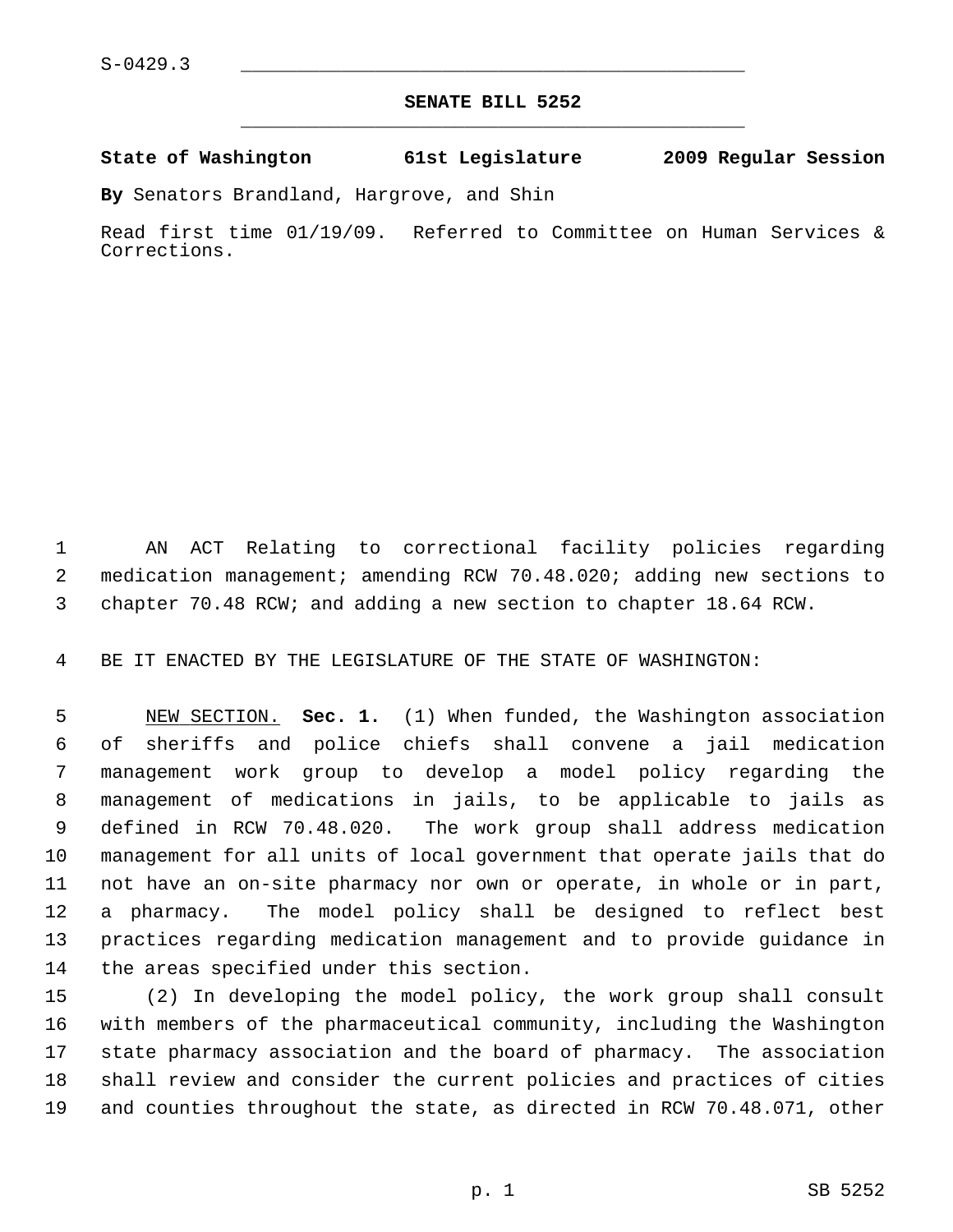1 state policies and practices, and the standards of national 2 organizations, such as the national commission on correctional health 3 care and the American jail association.

 4 (3) The jail medication management work group shall present the 5 final model policy to the Washington association of sheriffs and police 6 chiefs for adoption or rejection by December 31, 2009.

 7 (4) The model policy developed by the association shall provide 8 written guidelines regarding jail policies and procedures for the 9 proper dispensing, storage, control, delivery, administration, and 10 disposal of medications. The guidelines shall address the following 11 matters:

12 (a) Provision for agreement between the jail and a licensed 13 pharmacist, pharmacy, or other licensed health care provider or health 14 care facility to ensure access to pharmaceutical services on a twenty-15 four hour a day basis, including consultation and dispensing services;

16 (b) Intake and screening for inmate medical conditions requiring 17 pharmaceutical services, and evaluation and verification of any 18 pharmaceuticals or medications an inmate has in his or her possession 19 at intake;

20 (c) Notice to inmates of jail policies for gaining access to 21 pharmaceutical services during confinement;

22 (d) Verifying and recording that medications have or have not been 23 delivered, administered, and ingested by an inmate;

24 (e) Reporting by the responsible pharmacist to the jail 25 administrator or chief law enforcement executive regarding services 26 provided to the jail by the pharmacy;

27 (f) Written policies regarding the qualifications of and training 28 for jail personnel regarding all aspects of medication services 29 provided including, but not limited to, nonpractitioner jail personnel 30 authorized to deliver and administer prescription and nonprescription 31 medications under section 4 of this act;

32 (g) Provisions for providing prescribed medication to inmates upon 33 their release or transfer as necessary;

34 (h) Maintenance of a medication storage and delivery system, which 35 shall ensure that all medications are appropriately secured, stored, 36 and regularly inventoried, and shall prohibit stocks of prescription 37 medication from being maintained within a jail without an on-site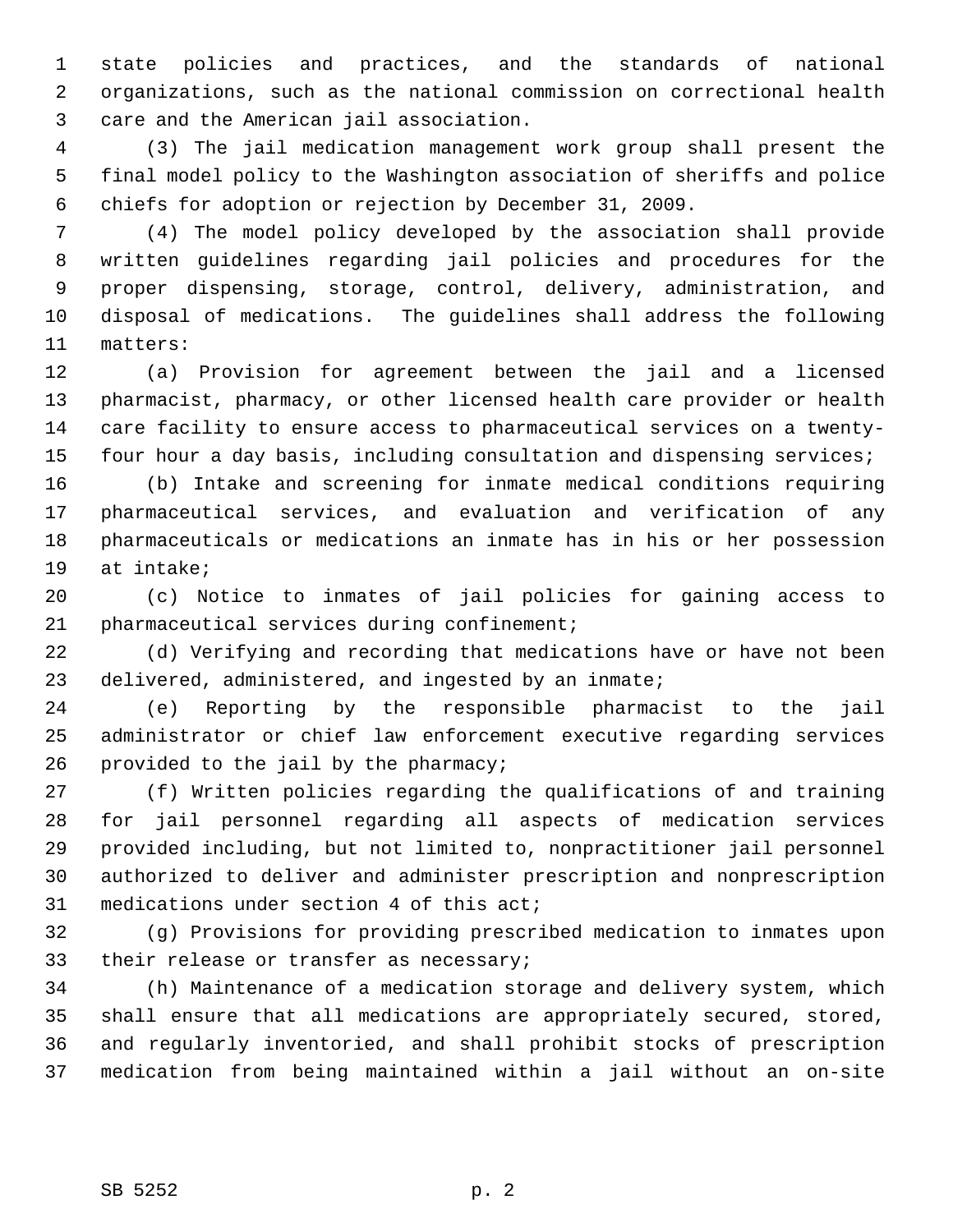1 pharmacy, except for the storage of medications to be dispensed to a 2 specific inmate as directed by a licensed practitioner;

 3 (i) Ensuring that all medications requiring a prescription are 4 properly dispensed, labeled, packaged, and transferred only in 5 accordance with the direction from the pharmacist and applicable state 6 laws;

7 (i) Ensuring the proper disposition of unused medications;

 8 (k) Maintaining proper and complete inmate files regarding all 9 prescriptions and administration of medications;

10 (l) Prohibiting the administration, distribution, delivery, or 11 dispensing of medication by inmates;

12 (m) Policies and procedures regarding nonprescription medications, 13 including how they are to be made available;

14 (n) Policies regarding inmate self-administration of prescription 15 and nonprescription medications and safeguards for preventing potential 16 abuse;

17 (o) Preventing the unauthorized use of medications by anyone other 18 than the intended patient;

19 (p) Providing for the routine review and renewal of medication 20 orders by a licensed practitioner with prescriptive authority to ensure 21 patient safety and appropriateness of medication;

22 (q) Providing for the right of an individual to refuse medication, 23 except as required by court order and of the right to informed consent; 24 and

25 (r) Any other policies or procedures deemed applicable by the work 26 group.

27 NEW SECTION. **Sec. 2.** A new section is added to chapter 18.64 RCW 28 to read as follows:

29 Nothing in this act or in any provision of law shall be interpreted 30 to invest the department or the board with the authority to regulate or 31 establish standards regarding a jail as defined in RCW 70.48.020 that 32 does not operate, in whole or in part, a pharmacy or a correctional 33 pharmacy. This section does not limit the board's authority to 34 regulate a pharmacist that has entered into an agreement with a jail 35 for the provision of pharmaceutical services.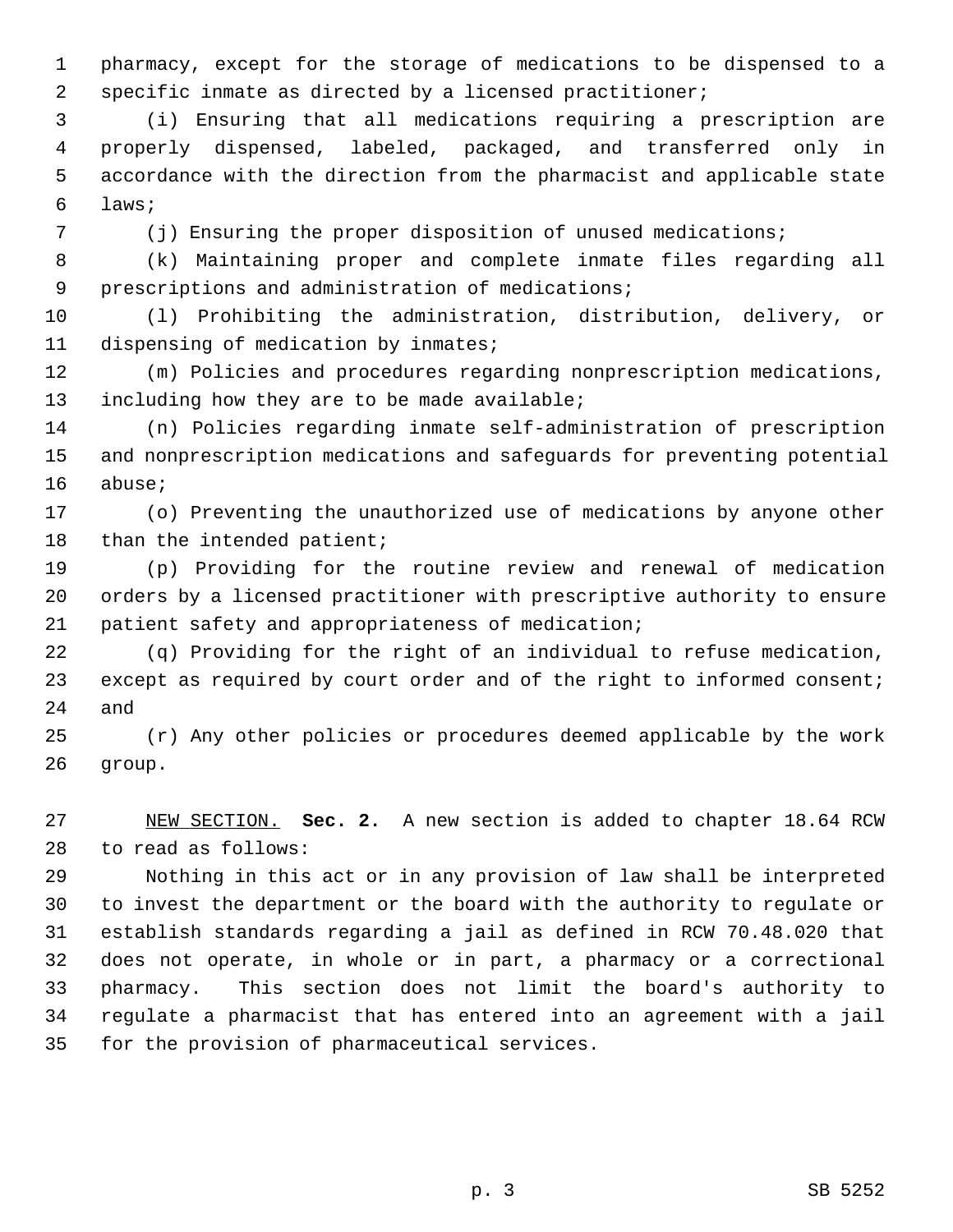1 **Sec. 3.** RCW 70.48.020 and 1987 c 462 s 6 are each amended to read 2 as follows:

 3 As used in this chapter the words and phrases in this section shall 4 have the meanings indicated unless the context clearly requires 5 otherwise.

 6 (1) "Holding facility" means a facility operated by a governing 7 unit primarily designed, staffed, and used for the temporary housing of 8 adult persons charged with a criminal offense prior to trial or 9 sentencing and for the temporary housing of such persons during or 10 after trial and/or sentencing, but in no instance shall the housing 11 exceed thirty days.

12 (2) "Detention facility" means a facility operated by a governing 13 unit primarily designed, staffed, and used for the temporary housing of 14 adult persons charged with a criminal offense prior to trial or 15 sentencing and for the housing of adult persons for purposes of 16 punishment and correction after sentencing or persons serving terms not 17 to exceed ninety days.

18 (3) "Special detention facility" means a minimum security facility 19 operated by a governing unit primarily designed, staffed, and used for 20 the housing of special populations of sentenced persons who do not 21 require the level of security normally provided in detention and 22 correctional facilities including, but not necessarily limited to, 23 persons convicted of offenses under RCW 46.61.502 or 46.61.504.

24 (4) "Correctional facility" means a facility operated by a 25 governing unit primarily designed, staffed, and used for the housing of 26 adult persons serving terms not exceeding one year for the purposes of 27 punishment, correction, and rehabilitation following conviction of a 28 criminal offense.

29 (5) "Jail" means any holding, detention, special detention, or 30 correctional facility as defined in this section.

31 (6) "Health care" means preventive, diagnostic, and rehabilitative 32 services provided by licensed health care professionals and/or 33 facilities; such care to include providing prescription drugs where 34 indicated.

35 (7) "Governing unit" means the city and/or county or any 36 combinations of cities and/or counties responsible for the operation, 37 supervision, and maintenance of a jail.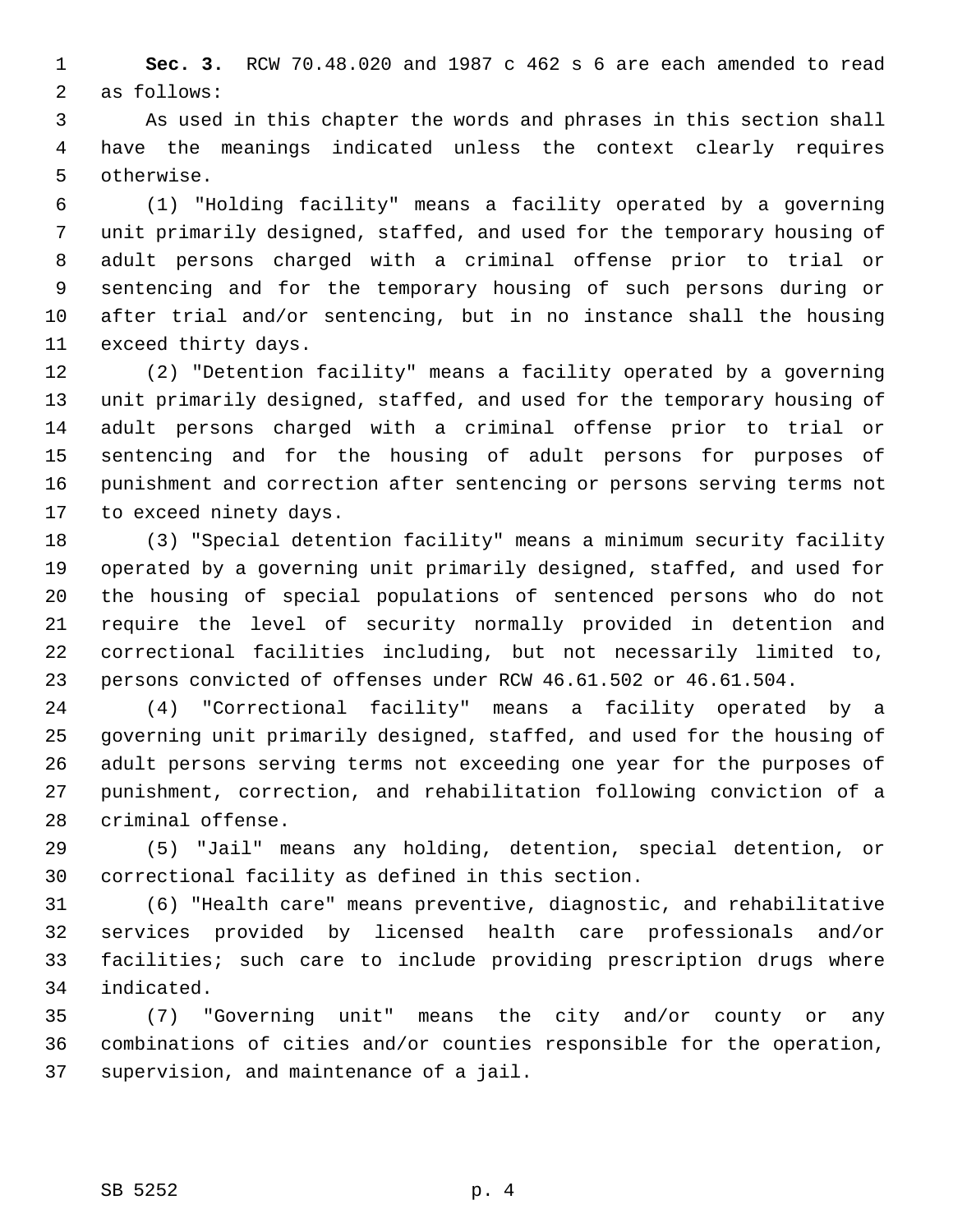1 (8) "Major urban" means a county or combination of counties which 2 has a city having a population greater than twenty-six thousand based 3 on the 1978 projections of the office of financial management.

 4 (9) "Medium urban" means a county or combination of counties which 5 has a city having a population equal to or greater than ten thousand 6 but less than twenty-six thousand based on the 1978 projections of the 7 office of financial management.

 8 (10) "Rural" means a county or combination of counties which has a 9 city having a population less than ten thousand based on the 1978 10 projections of the office of financial management.

11 (11) "Office" means the office of financial management.

 (12) "Medication assistance" means assistance rendered by nonpractitioner jail personnel to an inmate residing in a jail to facilitate the individual's self-administration of a legend drug or controlled substance or nonprescription medication. "Medication assistance" includes reminding or coaching the individual, handing the medication container to the individual, opening the individual's medication container, using an enabler, or placing the medication in the individual's hand.

 (13) "Practitioner" has the same meaning as provided in RCW 69.41.010.

 (14) "Nonpractitioner jail personnel" means appropriately trained 23 staff who are authorized to manage, deliver, or administer prescription and nonprescription medication under section 4 of this act.

 (15) "Administration" means the direct application of a drug whether by ingestion or inhalation, to the body of an inmate by a practitioner or nonpractitioner jail personnel.

 (16) "Drug" and "legend drug" have the same meanings as provided in RCW 69.41.010.

 (17) "Medication" means a drug, legend drug, or controlled substance requiring a prescription or an over-the-counter or nonprescription drug.

 (18) "Deliver" or "delivery" means the actual, constructive, or attempted transfer from one person to another of medication whether or 35 not there is an agency relationship.

NEW SECTION. **Sec. 4.** Jails may provide for the delivery and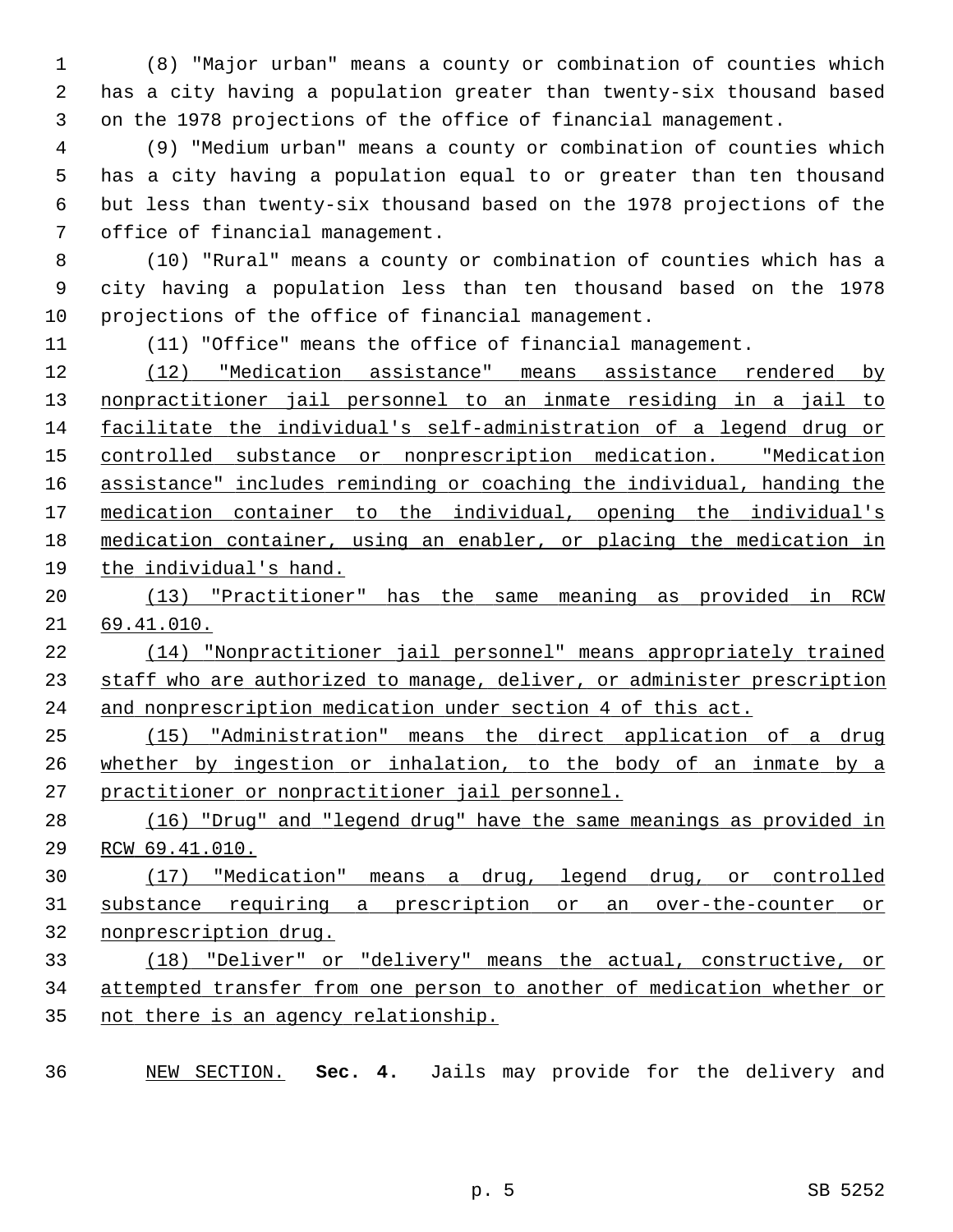1 administration of medications and medication assistance for inmates in 2 their custody by nonpractitioner jail personnel, subject to the 3 following conditions:

 4 (1) The jail administrator or his or her designee, or chief law 5 enforcement executive or his or her designee, shall enter into an 6 agreement between the jail and a licensed pharmacist, pharmacy, or 7 other licensed health care provider or health care facility to ensure 8 access to pharmaceutical services on a twenty-four hour a day basis, 9 including consultation and dispensing services.

10 (2) The jail administrator or chief law enforcement executive shall 11 adopt policies which address the designation and training of 12 nonpractitioner jail personnel who may deliver and administer 13 medications or provide medication assistance to inmates as provided in 14 this chapter. The policies must address the administration of 15 prescriptions from licensed practitioners prescribing within the scope 16 of their prescriptive authority, the identification of medication to be 17 delivered and administered or administered through medication 18 assistance, the means of securing medication with attention to the 19 safeguarding of legend drugs, and the means of maintaining a record of 20 the delivery, administration, self-administration, or medication 21 assistance of all medication.

22 (3) The jail administrator or chief law enforcement executive shall 23 seek input from one or more pharmacists and licensed physicians or 24 nurses in the course of developing the policies described in subsection 25 (1) of this section and shall give strong consideration to the adoption 26 of the model policy of the Washington association of sheriffs and 27 police chiefs' adopted pursuant to section 1 of this act. Any jail not 28 adopting the model policy shall provide the association with a copy of 29 the jail's current policies regarding medication management.

30 (4) The practitioner or nonpractitioner jail personnel delivering, 31 administering, or providing medication assistance is in receipt of (a) 32 for prescription drugs, a written, current, and unexpired prescription, 33 and instructions for administration from a licensed practitioner 34 prescribing within the scope of his or her prescriptive authority for 35 administration of the prescription drug; (b) for nonprescription drugs, 36 a written, current, and unexpired instruction from a licensed 37 practitioner regarding the administration of the nonprescription drug;